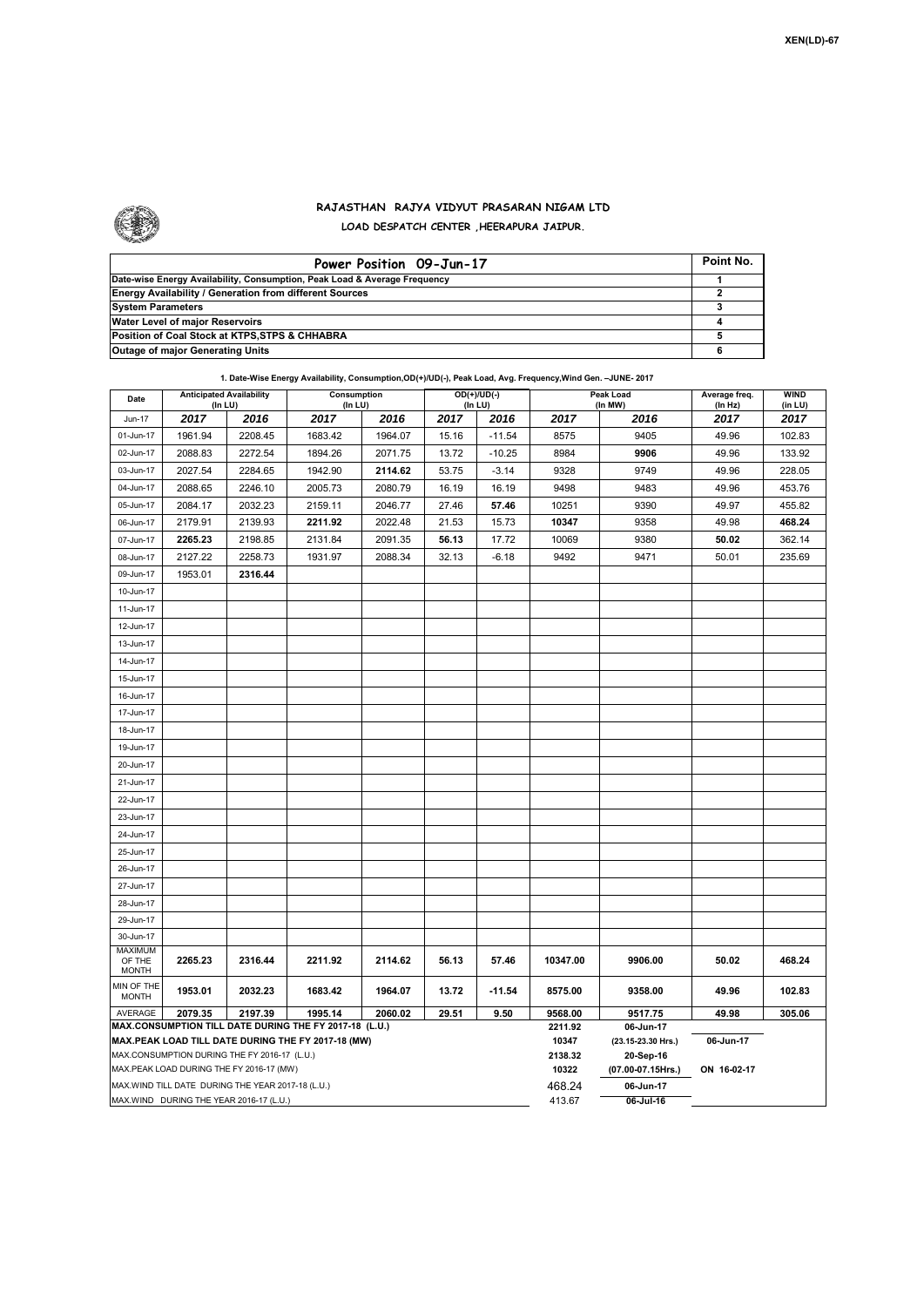## **Prior assessment of Avail. For next Day Prior assessment of Avail. Actual Energy Received 1** KTPS (1240/1240) 222.00 176.00 157.10 **2** STPS (1500/1500) 55.00 55.00 43.93 **3** DHOLPUR GAS CCPP (330/330) **4** RAMGARH (273.5/273.5) 28.00 43.00 43.67<br> **5** RAPP-A(200/200) 28.00 38.00 40.00 **5** RAPP-A(200/200) **38.00** 38.00<br> **6** MAHI (140/140) 0.00 **6** MAHI (140/140) 0.00 0.00 0.00 **7** CHAMBAL (RPS+JS) (135.5/271) 0.00 0.00 0.00 0.00 **8** GIRAL LIGNITE (250/250) 0.00 0.00 0.00 0.00<br> **9** CHHABRA TPS 1000/1000) 162.00 162.00 191.45 **9** CHHABRA TPS 1000/1000) **10** ADANI (TPS) + KALISINDH (TPS) (1200+1200/1320+1200) 420.00 420.00 348.55 11 | WIND FARM (3980.40/4119.15)  $\vert$  120.00 290.00 235.69 12 SOLAR POWER(737.70/1295.70) 0.00 0.00 0.00 0.00 **13** CAPTIVE POWER PLANTS 0.00 0.00 0.00 0.00 **14** REGIONAL (INTRA STATE) O.A.(VLTPS) 0.00 0.00 0.00 0.00 0.00 15 OPEN ACCESS -60.23 -56.13 -56.21<br>16 BIOMASS – (101.95/119.25) -6.00 -6.00 -6.17 **BIOMASS – (101.95/119.25)** 17 BARSINGHSAR LTPS(250/250) 54.00 54.00 51.64 **18** RAJWEST (1080/1080) 201.00 201.00 154.96 **TOTAL (A) : 1-18 1245.77 1387.87 1216.94 19** BBMB COMPLEX a) BHAKRA(230.79/1516.3) 21.19 21.19 21.44 21.36<br>b) DEHAR (198/990) 28.28 b) DEHAR (198/ 990) c) PONG (231.66/396) 21.75 20.27 20.49<br> **TOTAL**: a TO c 70.13 **TOTAL : a TO c** 72.57 71.80 70.13 **20** CENTRAL STATIONS d) SINGRAULI (300/2000) 66.67 82.09 64.37<br>e) RIHAND (310.24/3000) 94.20 101.06 82.17  $(310.24/3000)$ f) UNCHAHAR-I(20/420) 3.02 0.34 2.37<br>g) UNCHAHAR-I(20/420) 3.02 1.78 8.90 g) UNCHAHAR-II& III(61/630) 9.02 8.02 h) INDIRA GANDHI STPS(JHAJHAR) 0.00/1500) 0.00 0.00 0.00 0.00 0.00 0.00 i) NCTPS DADRI St-II ( 43.22/980) + DADRI-TH 2.69 0.73 3.82 j) DADRI GAS (77/830) 4.04 2.66 4.21 k)|ANTA (83.07/419) 6.21 7.57 9.41<br>i)|AURAIYA (61.03/663) 0.00 0.00 0.00 0.00 **(In LU) S.No. Sources Available to Rajasthan / Installed Capacity as on 30.09.2016 (In MW) 8-Jun-17** ANTA (83.07/419)6.217.579.41l) AURAIYA (61.03/663) 0.00 0.00 0.00 m) NAPP (44/440) 9.24 7.68 7.68 n) RAPP-B (125/440) 30.32 30.32 30.32 o) RAPP-C (88/440) 20.00 20.00 20.00 p) SALAL (20.36/690) 4.69 4.69 4.55<br>q) URI (70.37/720) 4.673 16.73 16.73 q) URI (70.37/720) 16.73 16.73 16.73 r) TANAKPUR (10.86/94) 1.15 1.15 1.18 1.36<br>s) CHAMERA – (105.84/540) 25.12 25.12 25.12 25.12  $\overline{s}$ ) CHAMERA –I (105.84/540) t) CHAMERA-II (29.01/300) 6.98 6.98 6.98 6.98 u) CHAMERA-III (25.21/231) 6.07 6.07 6.07 v) DHAULIGANGA (27/280) 5.41 5.88 4.94 w) DULHASTI (42.42/390) 10.08 10.08 10.08 10.08 10.08 x) SEWA (13/120) 2.17 2.44 2.51 y) NJPC (112.00/1500)+RAMPUR(31.808/412.02) z) TEHRI (75/1000) 6.75 6.75 6.75 aa) KOTESHWR (33.44/400) + PARBATI3 (56.73/520) ab)|TALA 1.22 1.22 1.22 ac) MUNDRA UMPP (380/4000) 49.05 70.80 59.28 ad) SASAN **(372/3960)** 30.34 41.85 31.99<br>ae) FRKKA+KHLGN+TLCHR (70.18/3940) 49.47 17.71 7.57 ae) FRKKA+KHLGN+TLCHR (70.18/3940) af) URS POWER(DADRI TH-I) 0.00 0.00 0.00 TOTAL SCHEDULE(a TO af) 564.01 598.04 549.22 LOSSES -21.71 -15.76 -21.09 NET SCHEDULED **542.30 582.28 528.13 21** BILATERAL (REG.) EXCL. BANKING 26.22 26.22 26.22 **22** BANKING -36.10 -36.10 -36.10 -36.10 -36.10 **23** BILATERAL(INTER-REG.). EXCLUDING (ISOA & BANKING) 114.59 105.34 108.43 **24** INTER STATE OPEN ACCESS (BILATERAL+IEX) 60.23 56.13 56.21 **25 INDIAN ENERGY EXCHANGE 0.000 0.000 0.000 0.000** 0.00 **TOTAL(B): (19 TO 25) 707.24 739.35 682.89** TOTAL GENERATION (A +B) : 1 TO 25 **1899.84**<br>
OVER DRAWAL (+)/UNDER DRAWAL (-) 232.13 OVER DRAWAL (+)/UNDER DRAWAL (-) **GRAND TOTAL 1953.01** 2127.22 1931.97 LAST YEAR *2316.44 2258.73 2088.34*

## **2.Anticipated Availability/Generation From Different Sources**